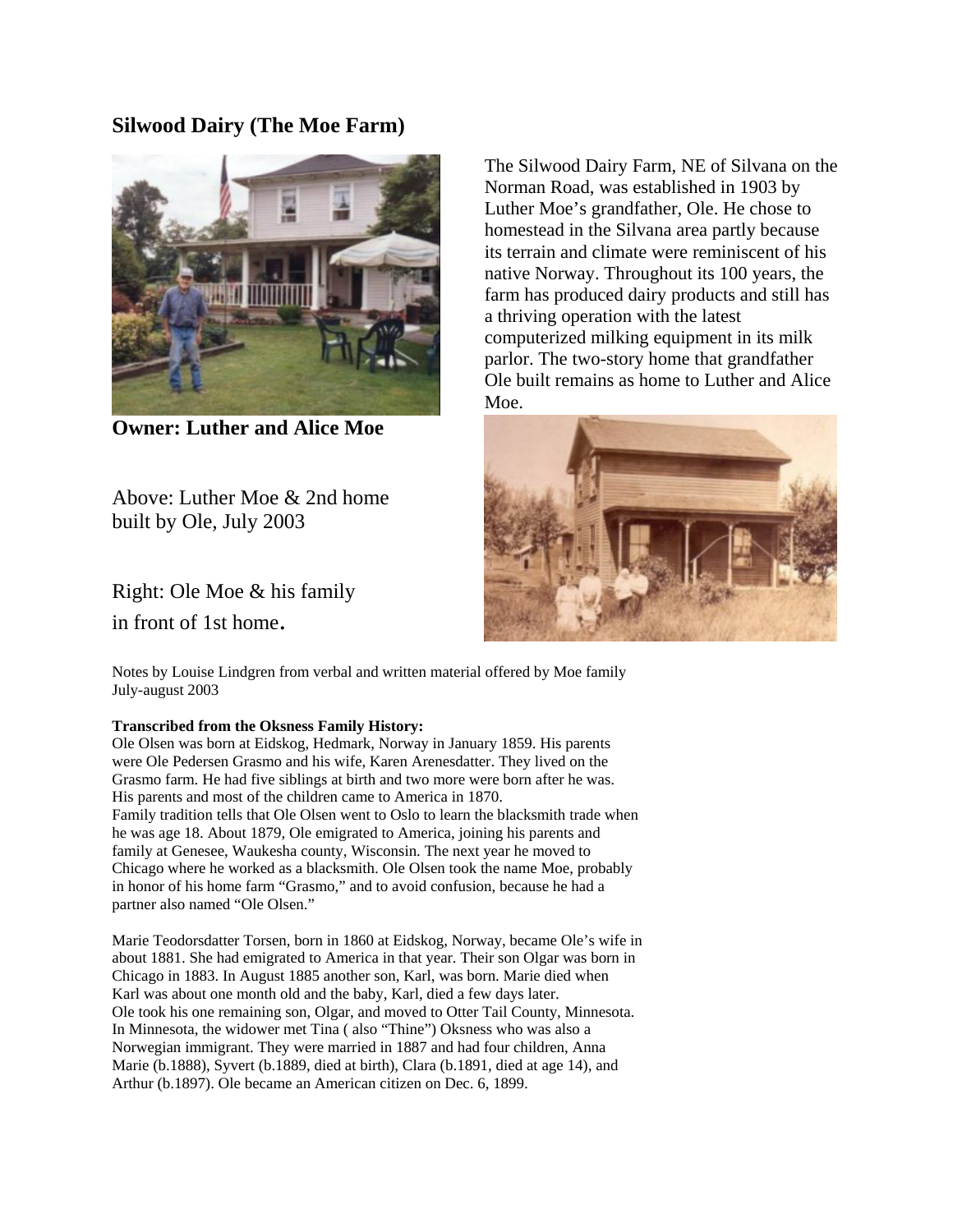In 1900, Ole Moe and his brother-in-law, Jorgen Oksness were living near Doran, Minnesota. They both "got the fever" for homesteading, according to the Oksness family history, and decided to homestead in Colville Township, North Dakota. Jorgen wrote in his diary in 1901: "Ole Moe went up there and built our homestead shacks, the size 12 x 12-8 feet, built from drop siding. This was done just before the Christmas snow and cold weather. I do not know why we went there to experience again some of the frontier pioneer life. It must be in the Vikings to be in the front line as pioneers and take the brunt of pioneer life as trail blazers of civilization." Ole and Tina and family lived on their claim in North Dakota for one summer and one winter. They moved to Washington in the early 1900s. The Moe's daughter Clara died after a fall in February 1906 at the age of 14. The family settled near Silvana and had to deal with another tragedy soon after their arrival in 1906. Tina was gathering eggs which the chickens laid in the log jams in the Stillaguamish River. She slipped and fell into the river and drowned. Daughter Marie was 18 yrs. old and son Arthur was only 9 when they lost their mother.

Olgar, Ole's son from his first marriage was 26 yrs. old in 1906. He was married to Gustava Borgen, and they lived on the Moe home place at Silvana. Olgar's son Luther Moe remembers Ole walking with a vigorous step to the Lutheran Church in town to teach Sunday School in Norwegian as many people still used that language. Ole's daughter Marie married Alfred Dahl in 1918, and they lived at Crary, North Dakota. Ole lived with them at Crary for several years and worked at his blacksmith trade. Later in the 1920s, Ole returned to Washington and lived with his sons Olgar at Silvana and Arthur at Sumas.

Syvert and Louise Oksness moved to Washington in 1922. Shortly after their arrival, they visited the Moe home place at Silvana, Washington and Syvert described it in a letter: "Moes have a beautiful place with a big dwelling house, large clean barn, milk house, summer kitchen, and other out-buildings, fine water piped into all the buildings. Their land is flat with fence and cross fence, and neighbors so close you can talk with them from the porch. Borgen's place is about 60 rods from Moe. This is a valley with hills on the sourth and north side with some timber on them, and the Stillaguamish River cuts through the valley down to the sound. The sound is just a few miles from here. The small farms lie on both sides of the river. Some have 10 acres, others 20-25, and a few as much as 160 acres. It's all dairying, and they have as much as 10 cows on a 10 acre tract. They sell the milk. Moes ship the milk to Seattle. Others sell it to the milk condensery. The take in so much milk – up to 80 tons a day, ...."

Ole Moe lived at Sumas with his son Arthur for several years. Arthur lived on 25 acres of land on what he called "Moe Hill." Arthur's son Stanley remembers Ole as a fine Christian and hard-working gentleman, He worked as a farmer, carpenter, and blacksmith. Ole often said, "I feel the best when I am in motion." On the farm at Sumas, Ole had six cows and supported himself by doing the majority of farm work. He built a barn and chicken house on the farm. Ole dug a road by hand out of the side hill to make a better approach to the farm.

Ole was a member of the Sumas Monte Hiking Club with his son Arther and wife. Ole was rather wiry and short at 5'5". He kept active until just before his death in March 1938. When he had finished grubbing out a stump on the farm, he came in the house and told his son Arthur, I got it out." That night he had a stroke and died at home about a week later at the age of 79.

Ole's obituary states: "Being endowed with good health, he led an active and useful life until seven days before his death. Having accepted Christ as his personal savior at an early age, and being an active worker in his Master's service, Ole could have said as did the Apostle Paul: "I have fought the good fight; I have finished my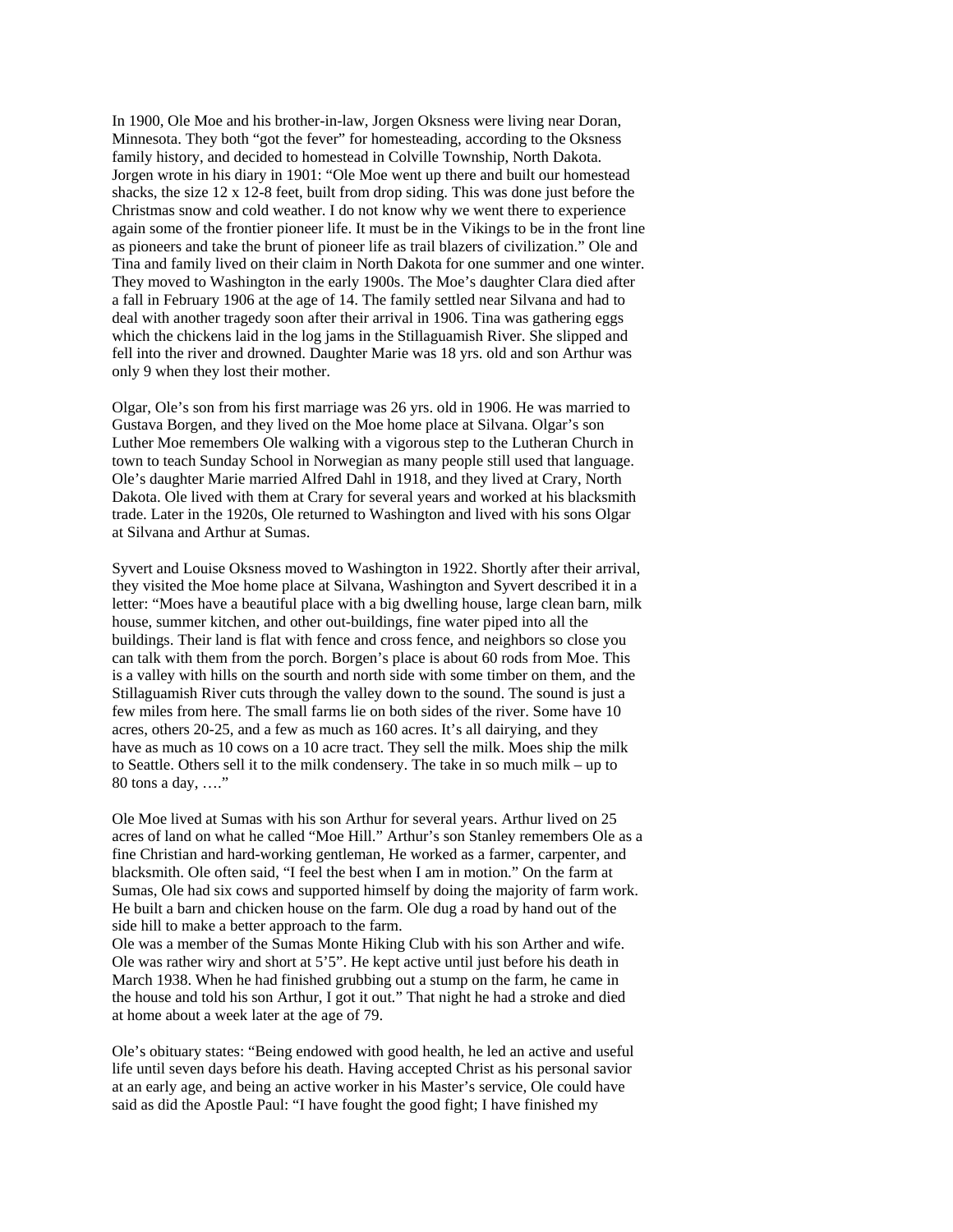course; I have kept the faith." Funeral services were held for Ole from the Lutheran Free Church in Silvana and he was buried at Valley View Cemetery.

## **Memories of Alice Moe, August 14, 2003**

Luther was a farm boy, raised with six brothers, graduated from Stanwood High a big star football player. After working for Standard Stations, he joined the Air Force, in World War II. He spent three years overseas in the Pacific theater of operations, flying, picking up the wounded. I did not marry Luther until he came home from the war, although we wrote to each other. We were married in 1945. I was a registered nurse and he went back to working at Standard Stations. All I heard was, he wanted to farm.

So, we moved from Seattle to Arlington and bought twelve cows and 80 acres on the Kackman on Transom Road. We had two babies by then, and were really hunting for money. Someone had to go to work. I worked for many years in the hospital and then in a doctor's office while Luther worked very hard on the farm so we could get ahead.

In 1951 we moved to the Moe farm in Stanwood. Luther's father, Olgar was still living, although he had had an accident. He was up on a ladder in the barn and several bales of hay fell down, hitting him and knocking him down several feet. This caused a blood clot on the brain, surgery was done, and eventually his health was returned. During this time we took over the farming.

I continued to work as R.N. and another baby came into our lives. Luther's dad passed away in 1955. So, we purchased the farm (his six brothers were still living) and were very much in debt. We were so determined, we knew if we worked hard and long enough we would succeed.

We are proud to be in farming. Our family is and was basically healthy, and we are proud of our three children. They really learned how to work – each one having many duties on the farm. We are proud to say they each have a profession.

Our biggest regret is seeing what has happened to the small farmers. They have had to give up the struggle. The youth has to leave the farm. Wouldn't we have a different society if all the children had chores, raised their own animals, and could live on a farm with loving parents, working together for a goal? We have much to be thankful for!

[Editor's note: When Luther Moe was asked what he found most satisfying about farming he answered, "The good earth and good neighbors, always willing to lend a hand."]

## **A Farm Girl's Childhood: Reminiscence of Chris Moe, daughter of Luther & Alice Moe**

Growing up on the farm was filled with many unique experiences. To start with, many of our prepared foods were from right there on the farm. We always planted a BIG garden and with that came hours of work dedicated to that patch of treasured produce -- beans, cucumbers, corn, carrots, beets, zucchini, and more. We were all asked to work planting, weeding, hoeing, and harvesting all. Of course with that came the job of canning all the different items. Again we were all asked to participate and take turn at snipping beans to cutting carrots. Whatever could be canned and put away for the winter, it was.

We also had an orchard that had a variety of fruit trees. Cherries, apples, pears, prunes were all picked and again canned. Some apples were directed for use in our old wooden cider press. This old press worked just fine and from it we got some pretty tasty apple cider. From loading the apples, to cranking down the press, and turning the press wheel, we all needed to take part in the event. It was always fun to see the juice trickle out of the press and we sure enjoyed the taste! Another beverage we made on the farm was root beer. We mixed, bottled it and capped it off in bottles we saved from year to year. It didn't have the carbonation that today's pop has, but at that time we thought it was great!